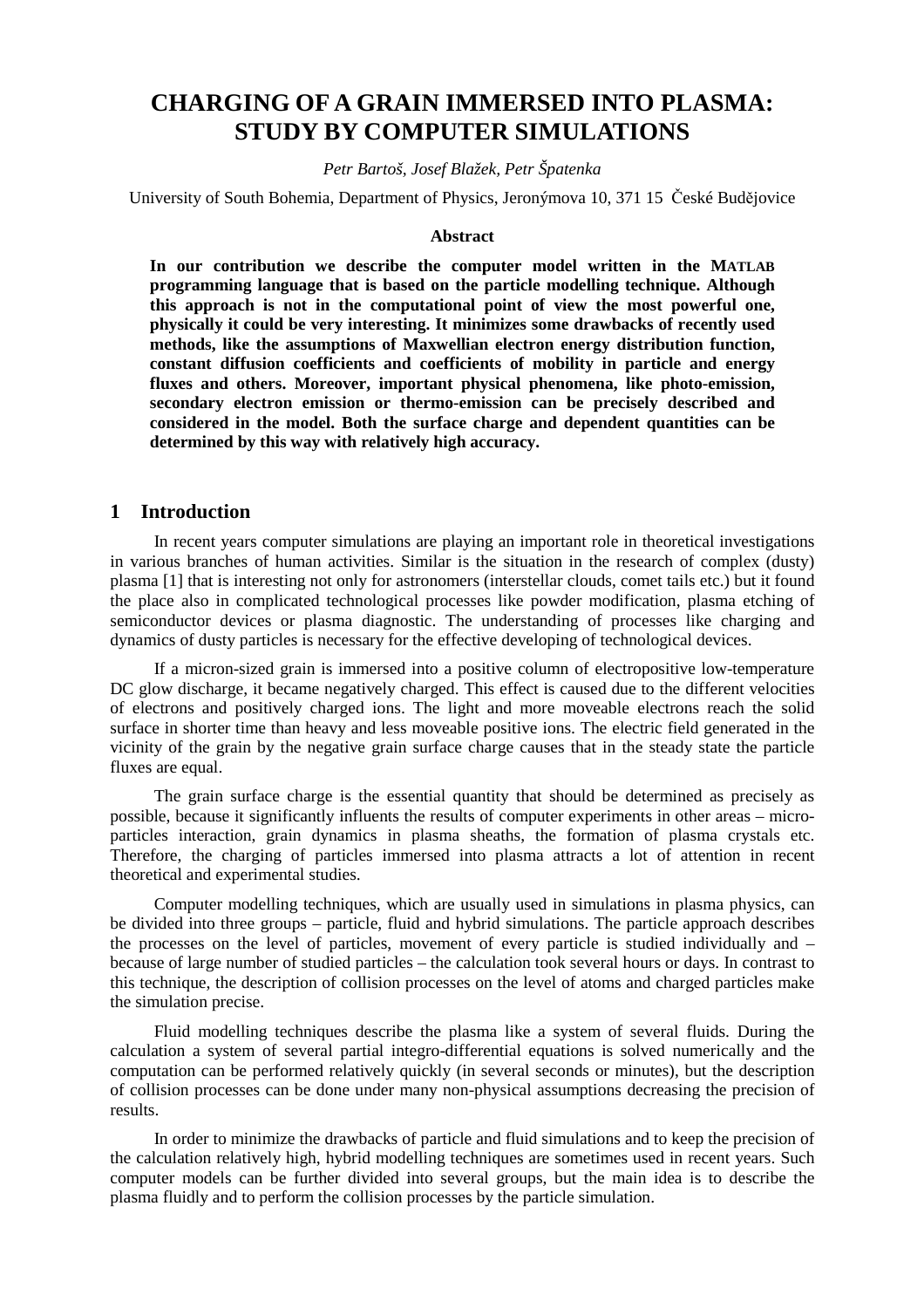

Figure 1: Model scheme

Most of recent theories describing grain charging use the fluid modelling technique and they are usually based on the comparison of particle fluxes to the grain surface. The most simply one compares both the electron and the positive ion fluxes that can be analytically deduced under the assumption of Maxwellian electron energy distribution function.

In such a case we can write the particle fluxes in the form [2]

$$
j_e = n_e \sqrt{\frac{k_B T_e}{2\pi m_e}} \exp\left(-\frac{e_0 V_{\text{floating}}}{k_B T_e}\right)
$$
(1)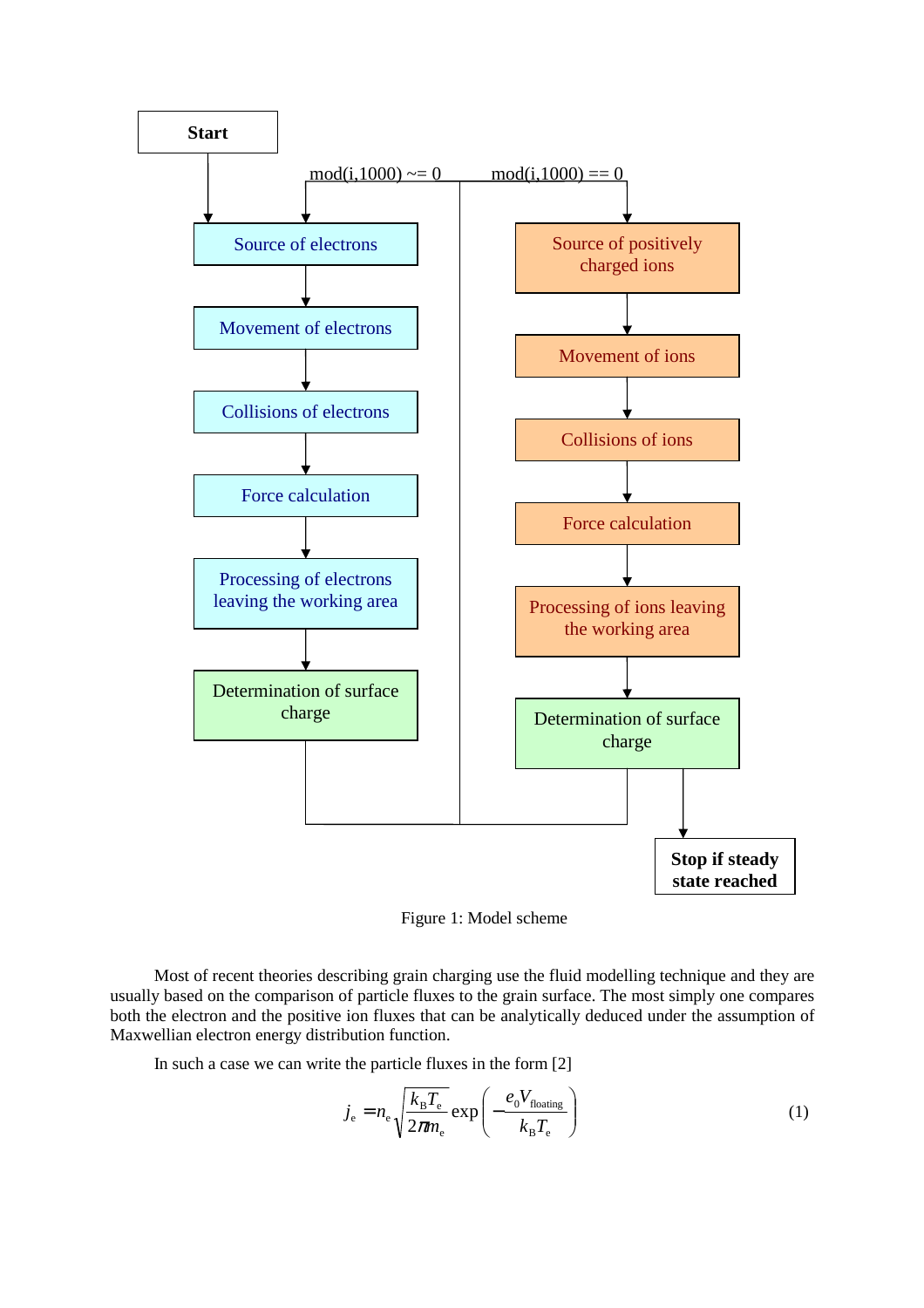$$
j_{\rm i} = n_{\rm i} \sqrt{\frac{k_{\rm B} T_{\rm i}}{2\pi m_{\rm i}}} \left( 1 - \frac{e_0 V_{\rm floating}}{k_{\rm B} T_{\rm i}} \right) \tag{2}
$$

and the floating potential  $V_{\text{floating}}$  can be found easy as the numerical solution of the equation

$$
j_{\rm e} = j_{\rm i} \,. \tag{3}
$$

Photoemission, thermo-emission and ion impact secondary emission on the particle surface are usually neglected. Afterwards, the surface charge is determined as a function of the floating potential

$$
Q = 4\pi\varepsilon_0 r V_{\text{floating}}.
$$

In this approximation the surface charge decreases linearly with the probe radius (see Figure 2, the temperature of electrons  $T_e = 23.200 \text{ K}$ , temperature of positively charged ions  $T_i = 300 \text{ K}$ ). This is in contrast to the experimental results that were obtained in many measurements (Fortov [3], Walch [4], etc).

 Therefore the more precise theories are used in recent studies. They are usually based on the drift-diffusion approximation of particle fluxes. The influence of various physical phenomena on the grain surface (photoemission, thermo-emission, etc.) and the comparison of theoretical and experimental results can be found in the Ref. [5].



Figure 2: Surface charge as a function of the grain radius - output of the basic model.

#### **2 Description of our model.**

On our department we have developed a computer model based on the particle modelling approach. Model scheme is presented in the Figure 1. A positive column of DC glow discharge in argon containing micro-sized dusty particles is considered. The plasma consists of electrons, singly charged positive argon ions and neutrals. Other types of particles do not significantly affect other studied quantities.

The working area is a sphere with the radius given by the Debye length

$$
\lambda_{\rm D} = \sqrt{\frac{\mathcal{E}_0 k_{\rm B} T_{\rm e} T_{\rm i}}{ne^2 (T_{\rm e} + T_{\rm i})}}.
$$
\n(4)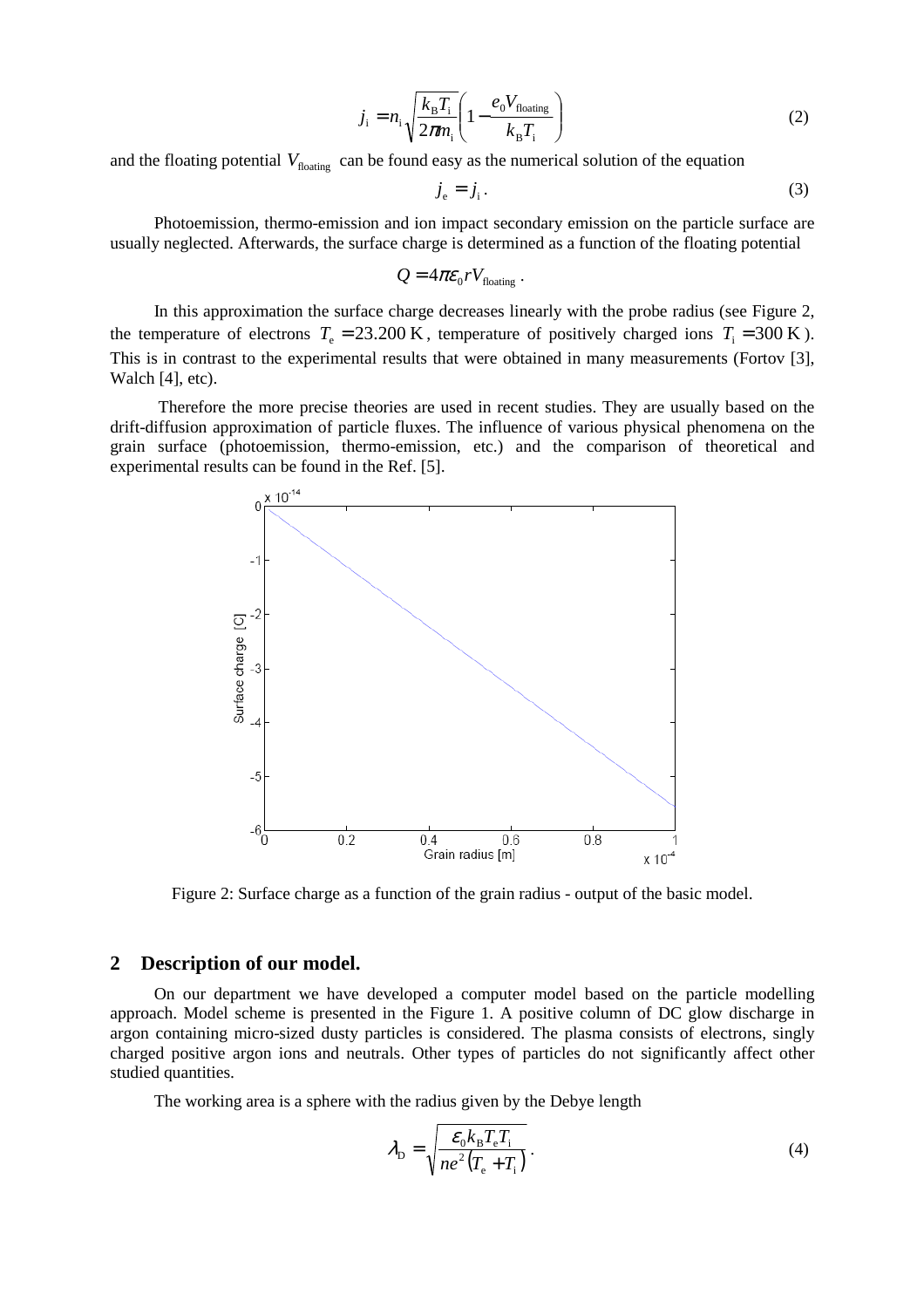Concentrically to this sphere there is placed the second one representing the dust particle. The source of both electrons and positively charged ions is around the working area. The energy distribution functions of charged species in this region are supposed to be Maxwellian.

The movement of charged particles is described by the Verlet's algorithm [6]:

$$
\vec{r}_{i}^{k+1} = \vec{r}_{i}^{k} + \vec{v}_{i}^{k} \Delta t + \frac{1}{2m_{i}} \vec{F}_{i}^{k}
$$
 (5)

$$
\vec{F}_{i}^{k+1} = \dots \tag{6}
$$

$$
\vec{v}_{i}^{k+1} = \vec{v}_{i}^{k} + \frac{1}{2m_{i}} \left( \vec{F}_{i}^{k} + \vec{F}_{i}^{k+1} \right) \Delta t \tag{7}
$$

In above equations *r* r denotes the vector of space coordinates, *v*  $\overline{\phantom{a}}$ rdinates,  $\vec{v}$  is the velocity of particle,  $\Delta t$  denotes the time step, *m* is the mass of particle and *F* is the force vector. The movement of negative species is neglected. Because of significantly different velocity of electrons and negatively charged ions various time steps are used. For electrons the time step length is  $\Delta t_e = 1 \times 10^{-11}$  s, for positive ions  $\Delta t_i = 1 \times 10^{-8}$  *s*.

If the charged particle travels the random free path  $\lambda_{\text{random}}$  that is generated according to the equation

$$
\lambda_{\text{random}} = -\lambda_{\text{total}} \ln \gamma, \tag{8}
$$

a collision occurs. Because the mean free path in Eq. (8) has to be constant, Null Collision method is used [6]. In our model following collision processes are considered:

a) Elastic scattering of electrons with neutrals

$$
Ar + e^- \to Ar + e^- \tag{9}
$$

b) Excitation of neutrals into all important energetic states:

$$
Ar + e^- \to Ar^* + e^- \tag{10}
$$

c) Ionisation of neutrals

$$
Ar + e^- \rightarrow Ar^+ + e^- + e^- \tag{11}
$$

d) Elastic scattering of positive ions

$$
Ar + Ar^* \to Ar + Ar^* \tag{12}
$$

e) Charge transfer

$$
Ar + Ar^* \to Ar^* + Ar. \tag{13}
$$

The collision type depends on the particle energy. The probability of a collision of the given type can be expressed as a function of the collision cross-section. In literature there can be found following dependencies for argon (all collision cross-sections are expressed in  $\text{cm}^2$  by the relations  $(14)-(20)$ , electron energy *E* is given in eV [7]):

- elastic collision:

$$
\sigma_{\text{ela}} = \left\{ \left| \frac{6}{Y_1} - \frac{1.1E^{1.4}}{Y_2} \right| + \frac{0.05}{\left(1 + \frac{E}{10}\right)^2} + \frac{0.01E^3}{1 + \left(\frac{E}{12}\right)^6} \right\} \times 10^{-16}
$$
 (14)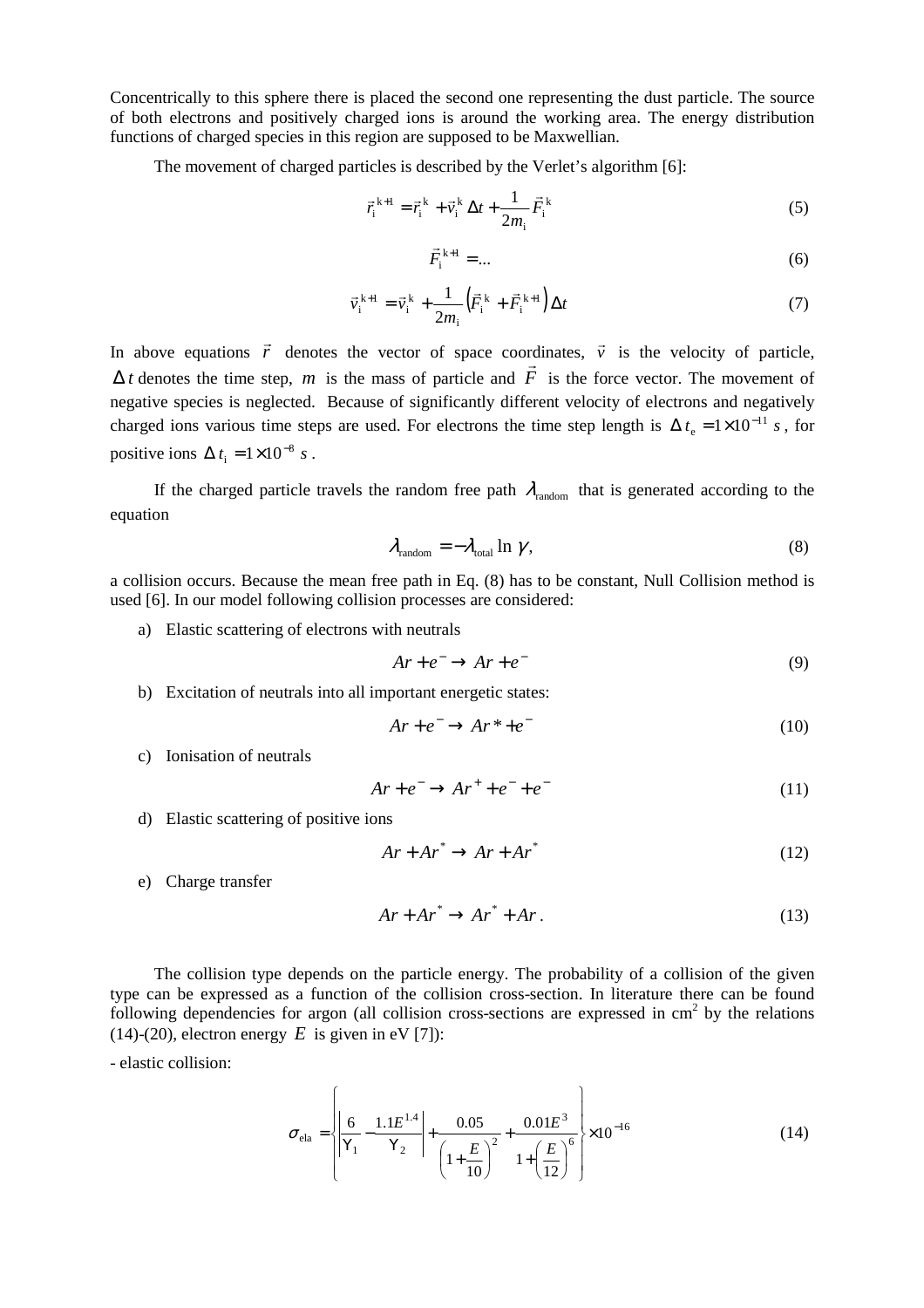where

$$
Y_1 = \left(1 + \frac{E}{0.1} + \left(\frac{E}{0.6}\right)^2\right)^{3.3}
$$
 (15)

$$
Y_2 = \left[1 + \left(\frac{E}{15}\right)^{1.2}\right] \left[1 + \left(\frac{E}{5.5}\right)^{2.5} + \left(\frac{E}{60}\right)^{4.1}\right]^{0.5}
$$
(16)

- excitation of neutral into all important energetic states (energy range from 11.5 eV) :

$$
\sigma_{\text{exc}} = \frac{(E - 11.5)^{1.1} \cdot \left[1 + \left(\frac{E}{15}\right)^{2.8}\right]}{2.94 \times 10^{17} \cdot \left[1 + \left(\frac{E}{23}\right)^{5.5}\right]} + \frac{2.3 \times 10^{-18} (E - 11.5)}{\left(1 + \frac{E}{80}\right)^{1.9}}
$$
(17)

- ionization of neutral argon atom by the fast electron in the energy range from 15.8 eV:

$$
\sigma_{\text{ion}} = \frac{9.7 \cdot (E - 15.8)}{10^{14} \cdot (70 + E)^2} + 6 \times 10^{-18} (E - 15.8)^2 \exp\left(-\frac{E}{9}\right).
$$
 (18)

- elastic scattering of ions

$$
\sigma_{\text{ela}} = 42.887 E^{-0.1434} \times 10^{-16} \tag{19}
$$

- charge transfer

$$
\sigma_{\text{cht}} = 56.012 E^{-01403} \times 10^{16} \tag{20}
$$

If the charged particle leaves the working area, the data are proceed and, afterwards, removed from computer memory.



Figure 3: Collision cross sections for electrons – dependence on particle energy.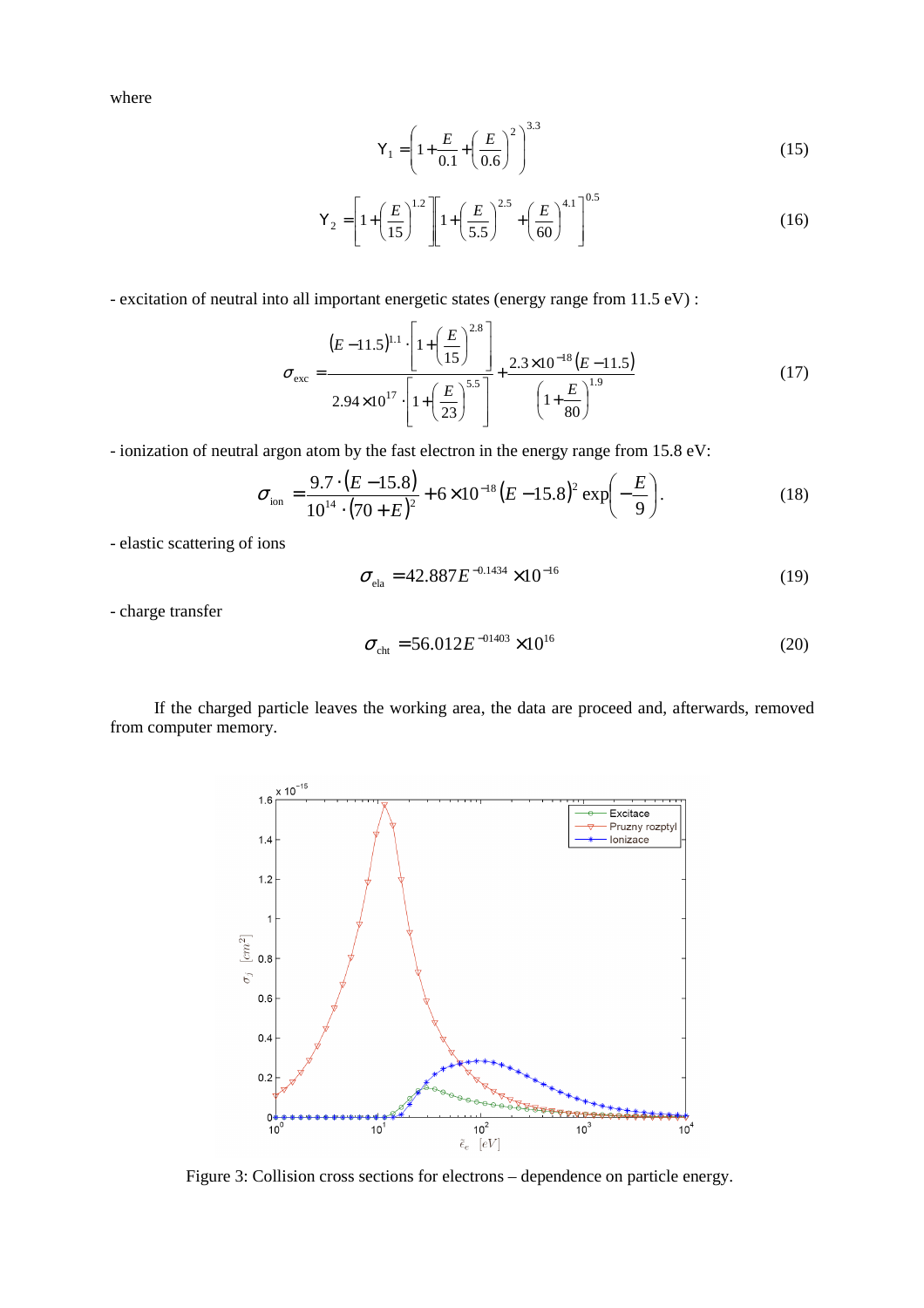#### **Results and discussion**

The surface charge has been determined by the computer simulation for spherical grains of various radii in the range  $5 - 10 \,\mu$ m (see Figure 3). The comparison of theoretical and experimental results shows that the total charge on the grain surface predicted by our simulations is higher than the one obtained by measurements. The dissimilarity between our and experimental data is probably caused by the non-physical assumption that electrons and positively charged ions are absolutely absorbed when hitting the grain surface. Furthermore, secondary emission of electrons from the dust surface can play an important role, too. The tendency of the curve corresponds both to the predictions presented in [5] and the results presented by many authors.

We expect that in further versions of the computer model these processes will be included into model and the results will be well comparable to the experimental ones. This is indicated by recently performed simulations.



Figure 4: Dependence of the surface charge on the particle radii.

### **Conclusion**

The presented computer model seems to be a good alternative to the fluid approaches that are frequently used in recent studies. However, the processes taking part on the grain surface have to be described more precisely in order to improve the precision of the calculation.

#### **Acknowledgements**

Authors thank to the financial support of the grant KAN 101 120 701.